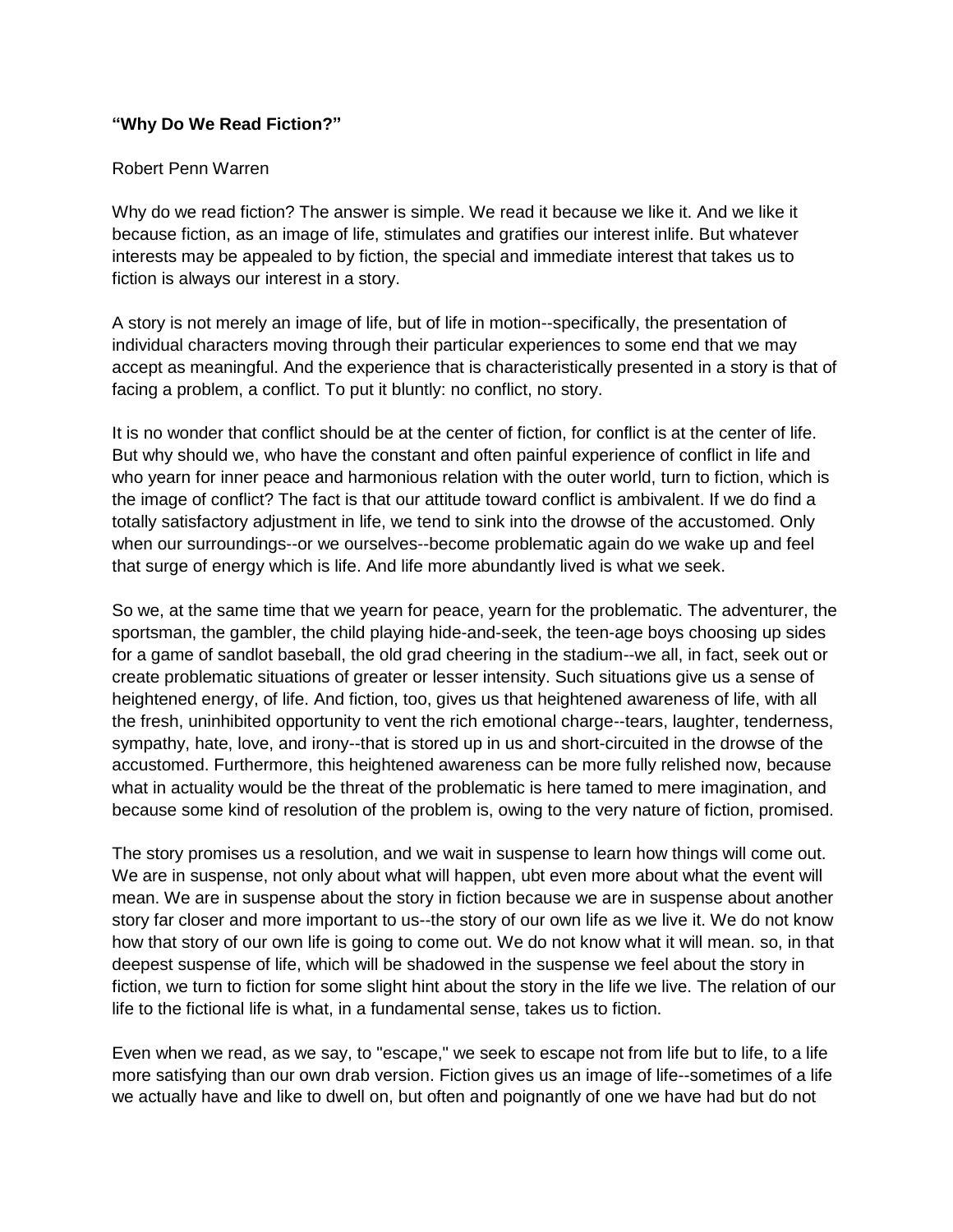have now, or one we have never had and can never have. The ardent fisherman, when his rheumatism keeps him housebound, reads stories from Field and Stream. The baseball fan reads You Know Me, Al, by Ring Lardner. The little coed, worrying about her snub nose and her low mark in Sociology 2, dreams of being a debutante out of F. Scott Fitzgerald; and the thinchested freshman, still troubled by acne, dreams of being a granite-jawed Neanderthal out of Mickey Spillane. When the Parthians in 53 B.C. beat Crassus, they found in the baggage of Roman officers some very juicy items called Milesian Tales, by a certain Aristides of Miletus; and I have a friend who, in A.D. 1944, supplemented his income as a GI by reading aloud Forever Amber, by a certain Kathleen Winsor, to buddies who found that the struggle over three-syllable words somewhat impaired their dedication to that improbable daydream.

And that is what, for all of us, fiction in one sense, is--a daydream. It is, in other words, an imaginative enactment. In it we find, in imagination, not only the pleasure of recognizing the world we know and of reliving our past, but also the pleasure of entering worlds we do not know and of experimenting with experiences which we deeply crave but which the limitations of life, the fear of consequences, or the severity of our principles forbid to us. Fiction can give us this pleasure without any painful consequences, for there is no price tag on the magic world of imaginative enactment. But fiction does not give us only what we want; more importantly, it may give us things we hadn't even known we wanted.

The daydream that is fiction differs from the ordinary daydream in being publicly available. This fact leads to consequences. In the private daydream you remain yourself--though nobler, stronger, more fortunate, more beautiful than in life. But when the little freshman settles cozily with his thriller by Mickey Spillane, he finds that the granite-jawed hero is not named Slim Willett, after all--as poor Slim, with his thin chest, longs for it to be. And Slim's college instructor, settling down to For Whom the Bell Tolls, finds sadly that this other college instructor, who is the hero of the famous tale of sleeping bags, bridge demolition, tragic love, and lonely valor, is named Robert Jordan.

How often have we heard some sentimental old lady say of a book: "I just loved the horoine--I mean I just went through everything with her and I knew exactly how she felt. Then when she died I just cried." The sweet old lady, even if she isn't very sophisticated, is instinctively playing a double game: She identifies herself with the heroine, but she survives the heroine's death to shed the delicious tears. So even the old lady knows how to make the most of what we shall call her role taking. She knows that doubleness, in the very act of identification, is of the essence of role taking: There is the taker of the role and there is the role taken. And fiction is, in imaginative enactment, a role taking.

Role taking not only stems from but also affirms the life process. It is, for instance, at the very center of children's play. this is the beginning of the child's long process of adaptation to others. It is only by role taking that the child comes to know, to know "inwardly" in the only way that finally counts, that other people really exist and are, in fact, persons with needs, hopes, fears, and even rights. And this discipline in sympathy, through the imaginative enactment of role taking, gratifies another need deep in us; our yearning to enter and feel at ease in the human community.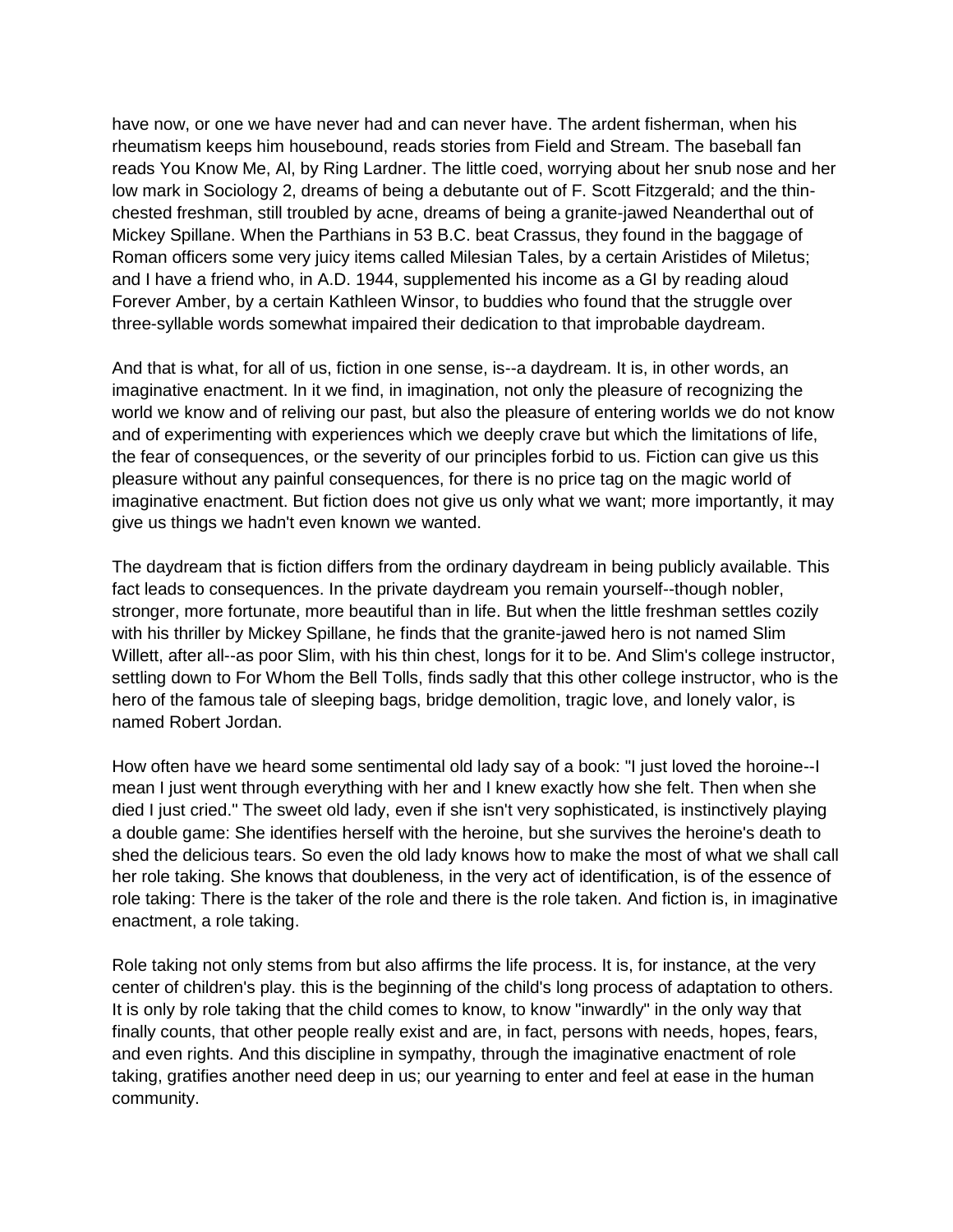But all along the way, role taking leads us, by the same token, to an awareness of ourselves; it leads us, in fact, to the creation of the self. All our submerged selves, the old desires and possibilities, are lurking deep in us, sleepless and eager to have another go. Fiction, most often in subtly disguised forms, liberatingly reenacts for us such inner conflict. We feel the pleasure of liberation even when we cannot specify the source of the pleasure.

When in Thackeray's Vanity Fair the girl Becky Sharp, leaving school for good, tosses her copy of Dr. Johnson's Dictionary out of the carriage, something inour own heart leaps gaily up, just as something rejoices at her later sexual and pecuniary adventures in Victorian society, and suffers, against all our sense of moral justice, when she comes a cropper. When we read Dostoevsky's Crime and Punishment, something in our nature participates in the bloody deed, and later, something else in us experiences, with the murdered Raskolnikov, the bliss of repentance and reconciliation.

The knowledge in such confrontations does not come to us with intellectual labels. We don't say, "Gosh, I've got 15 percent of sadism in me"--or 13 percent of unsuspected human charity. No, the knowledge comes as enactment; and as imaginative enactment, to use our old phrase, it comes as knowledge. It comes, rather, as a heightened sense of being, as the conflict in the story evokes the conflict in ourselves, evokes it with some hopeful sense of meaningful resolution, and with, therefore, an exhilarating sense of freedom.

But in the process of imaginative enactment we have, in another way, that sense of freedom that comes from knowledge. The image that fiction presents is purged of the distractions, confusions, and accidents of ordinary life. We can now gaze at the inner logic of things--of a personality, of the consequences of an act or a thought, of a social or historical situation, of a lived life. One of our deepest cravings is to find logic in experience, but in real life how little of our experience comes to us in such a manageable form!

If a child--or a man--who is in a state of blind outrage at his fate can come to understand that the fate which had seemed random and gratuitous is really the result of his own previous behavior or is part of the general pattern of life, his emotional response is modified by that intellectual comprehension. What is intellectually manageable is, then, more likely to be emotionally manageable. Insofar as a piece of fiction is original and not merely a conventional repetition of the known and preditable, it is a movement through the "unknowable" toward the "knowable"--the imaginatively knowable. It says the "unsayable."

We see the logic of the enacted process, and we also see the logic of the end. Not only do we have now, as readers, the freedom that leads to a knowledge of the springs of action; we have also the more difficult freedom that permits us to contemplate the consequences of action and the judgment that may be passed on it. Where the price tag is only that of imaginative involvement, we can accept judgment. We are reconciled to the terrible necessity of judgment- upon our surrogate self in the story, our whipping boy and scapegoat. We find a moral freedom in this fact that we recognize a principle of justice, with also perhaps some gratification of the paradoxical desire to suffer.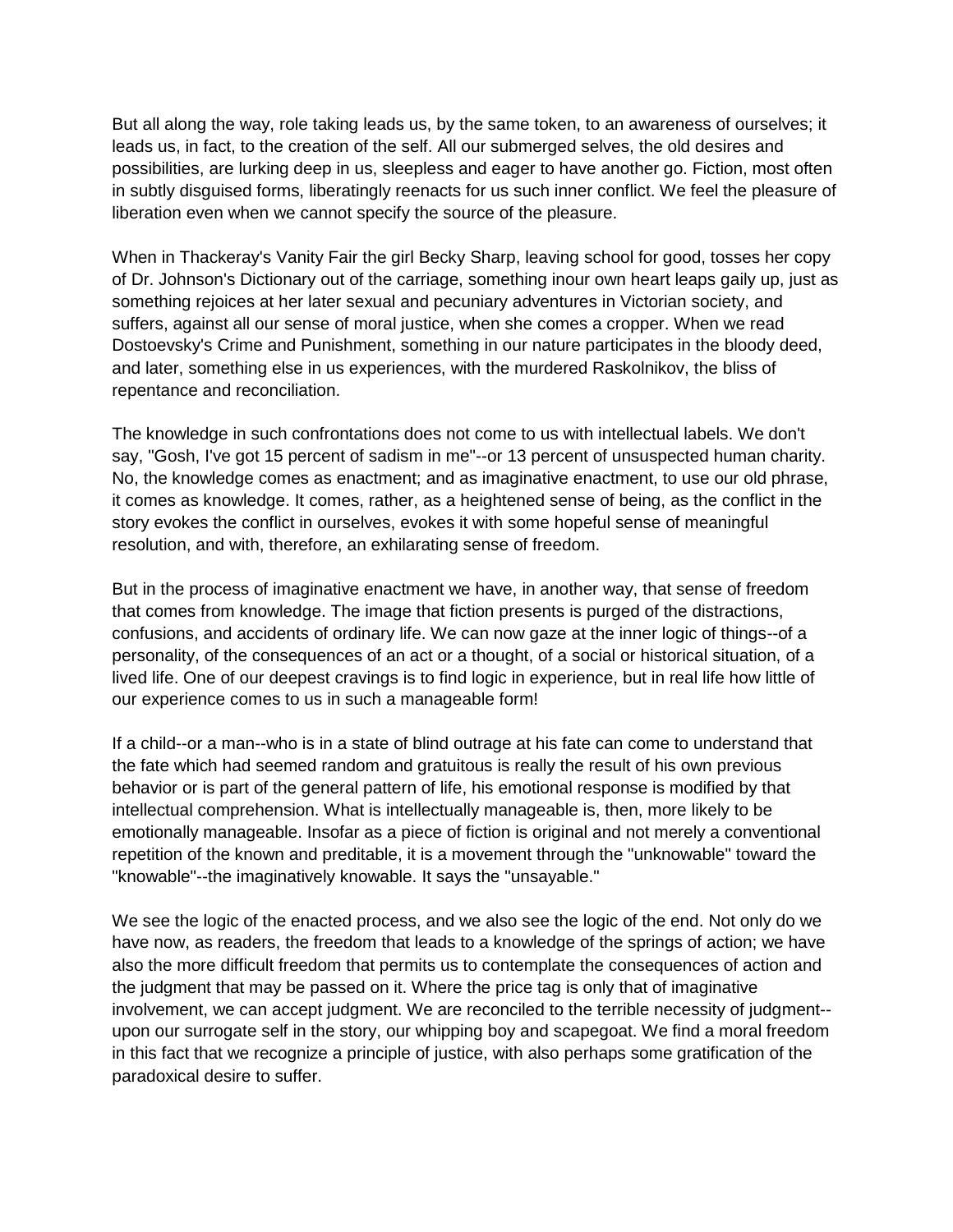It may be objected here that we speak as though all stories were stories of crime and punishment. No, but all stories, from the gayest farce to the grimmest tragedy, are stories of action and consequence--which amounts to the same thing. All stories, as we have said, are based on conflict; and the resolution of the fictional conflict is, in its implications, a judgment too, a judgment of values. In the end some shift of values has taken place. Some new awareness has dawned, some new possibility of attitude has been envisaged.

We feel, in the end, some sense of reconciliation with the world and with ourselves. And this process of moving through conflict to reconciliation is an echo of our own life process. The life process, as we know it from babyhood on, from our early relations with our parents on to our adult relation with the world, is a long process of conflict and reconciliation. This process of enriching and deepening experience is a pattern of oscillation--a pattern resembling that of the lovers' quarrel: When lovers quarrel, each asserts his special ego against that of the beloved and then in the moment of making up finds more keenly than before the joy of losing the self in the love of another. So in fiction we enter imaginatively a situation of difficulty and estrangement--a problematic situation that, as we said earlier, sharpens our awareness of life- and move through it to a reconciliation which seems fresh and sweet.

Reconciliation--that is what we all, in some depth of being, want. All religion, all philosophy, all psychiatry, all ethics involve this human fact. And so does fiction. If fiction begins in daydream, if it springs from the cramp of the world, if it relieves us from the burden of being ourselves, it ends, if it is good fiction and we are good readers, by returning us to the world and to ourselves. It reconciles us with reality.

Let us pause to take stock. Thus far what we have said sounds as though fiction were a combination of opium addiction, religious conversion without tears, a home course in philosophy, and the poor man's psycho-analysis. But it is not; it is fiction.

The story, in the fictional sense, is not something that exists of and by itself, out in the world like a stone or a tree. The materials of stories--certain events or characters, for example--may exist out in the world, but they are not fictionally meaningful to us until a human mind has shaped them. We are, in other words, like the princess in one of Hans Christian Andersen's tales; she refuses her suitor when she discovers that the bird with a ravishing son he has offered as a token of love is only a real bird after all. We, like the princess, want an artificial bird--an artificial bird with a real song. So we go to fiction because it is a created thing.

Because it is created by a man, it draws us, as human beings, by its human significance. To begin with, it is an utterance, in words. No words, no story. This seems a fact so obvious, and so trivial, as not to be worth the saying, but it is of fundamental importance in the appeal fiction has for us. We are creatures of words, and if we did not have words we would have no inner life. Only because we have words can we envisage and think about experience. We find our human nature through words. So in one sense we may say that insofar as the language of the story enters into the expressive whole of the story we find the deep satisfaction, conscious or unconscious, of a fulfillment of our very nature.